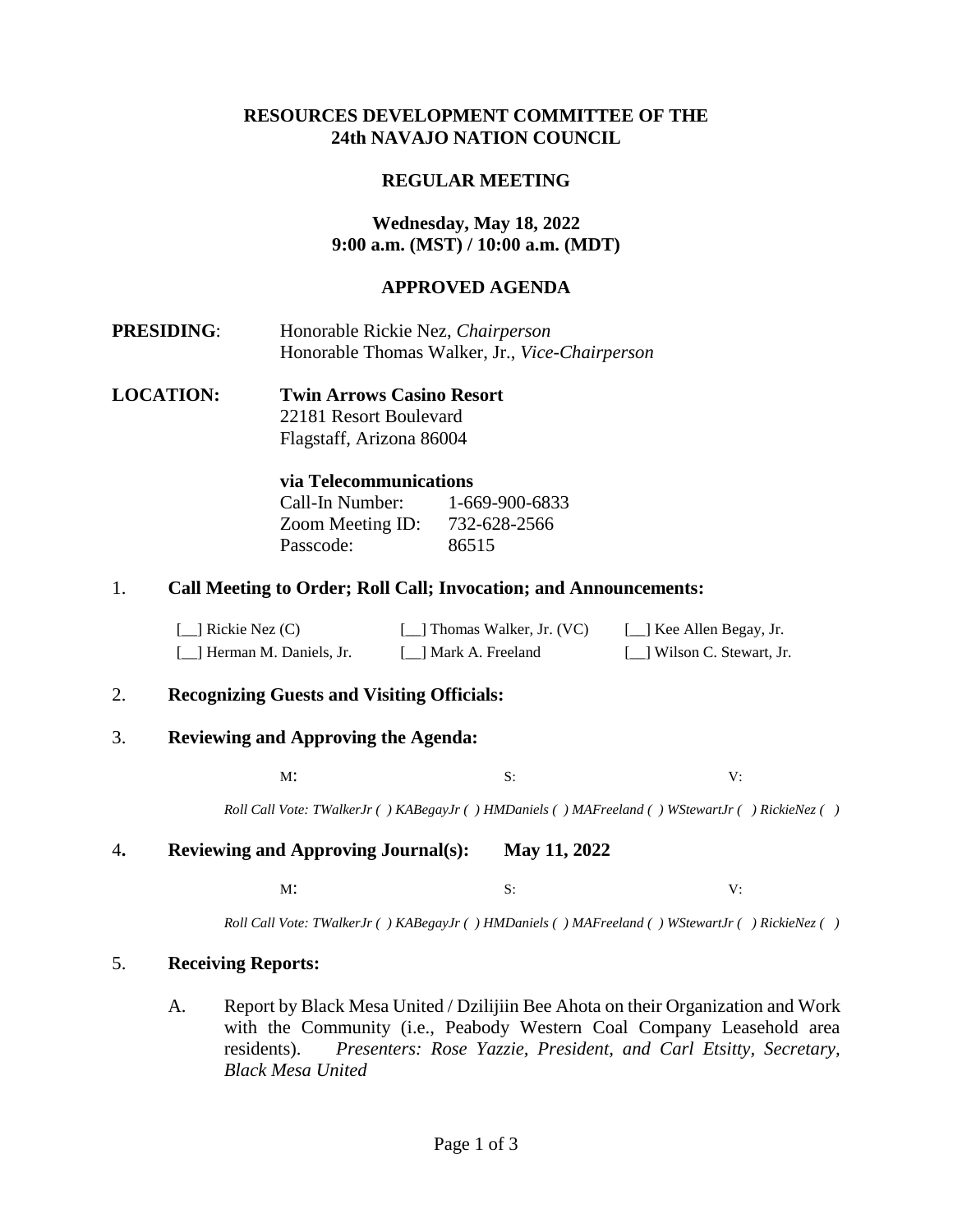$M$ : S: V:

*Roll Call Vote: TWalkerJr ( ) KABegayJr ( ) HMDaniels ( ) MAFreeland ( ) WStewartJr ( ) RickieNez ( )*

#### 6. **Old Business: None.**

#### 7. **New Business:**

A. **Legislation #0096-22:** An Action Relating to Resources and Development Committee, Certifying Tolani Lake Chapter Governance Community-Based Land Use Plan which has Reevaluated and Readjusted Tolani Lake Chapter's Previous Community-Based Land Use Plan. *Sponsor: Honorable Thomas Walker, Jr.* 

 $M$ : S: V:

*Roll Call Vote: TWalkerJr ( ) KABegayJr ( ) HMDaniels ( ) MAFreeland ( ) WStewartJr ( ) RickieNez ( )*

- B. Approving to Cancel Resources and Development Committee's Regular Meeting on Wednesday, May 25, 2022 and Scheduling an In-Person Leadership Meeting for Friday, May 27, 2022 at 9:00 a.m. on the Navajo Utah Federal Reserved Water Rights Settlement Agreement Signing Ceremony.
	- $M$ : S: V:

*Roll Call Vote: TWalkerJr ( ) KABegayJr ( ) HMDaniels ( ) MAFreeland ( ) WStewartJr ( ) RickieNez ( )*

C. Approving to Cancel Resources and Development Committee's Regular Meeting on Wednesday, June 1, 2022 due to Navajo Nation Memorial Day and Scheduling a Special Meeting for Thursday, June 2, 2022 at 10:00 a.m. (Teleconference).

 $M$ : S: V:

*Roll Call Vote: TWalkerJr ( ) KABegayJr ( ) HMDaniels ( ) MAFreeland ( ) WStewartJr ( ) RickieNez ( )*

D. Approving to Schedule an In-Person Leadership Meeting on Thursday, May 26, 2022 to Conduct Two Site Tours. The first of San Juan River Basin & Rio San Jose Basin with the U.S. Bureau of Reclamation and the second of the Proposed Oljato to Naa'tsis'aan (Navajo Mountain) Road Project with Utah Lt. Governor, Senator Hinkins, Utah Department of Transportation, and Others.

 $M$ : S: V:

*Roll Call Vote: TWalkerJr ( ) KABegayJr ( ) HMDaniels ( ) MAFreeland ( ) WStewartJr ( ) RickieNez ( )*

- 8. Close of Meeting; Announcements; Adjournment.
	-

 $M$ : S: V:

*Roll Call Vote: TWalkerJr ( ) KABegayJr ( ) HMDaniels ( ) MAFreeland ( ) WStewartJr ( ) RickieNez ( )*